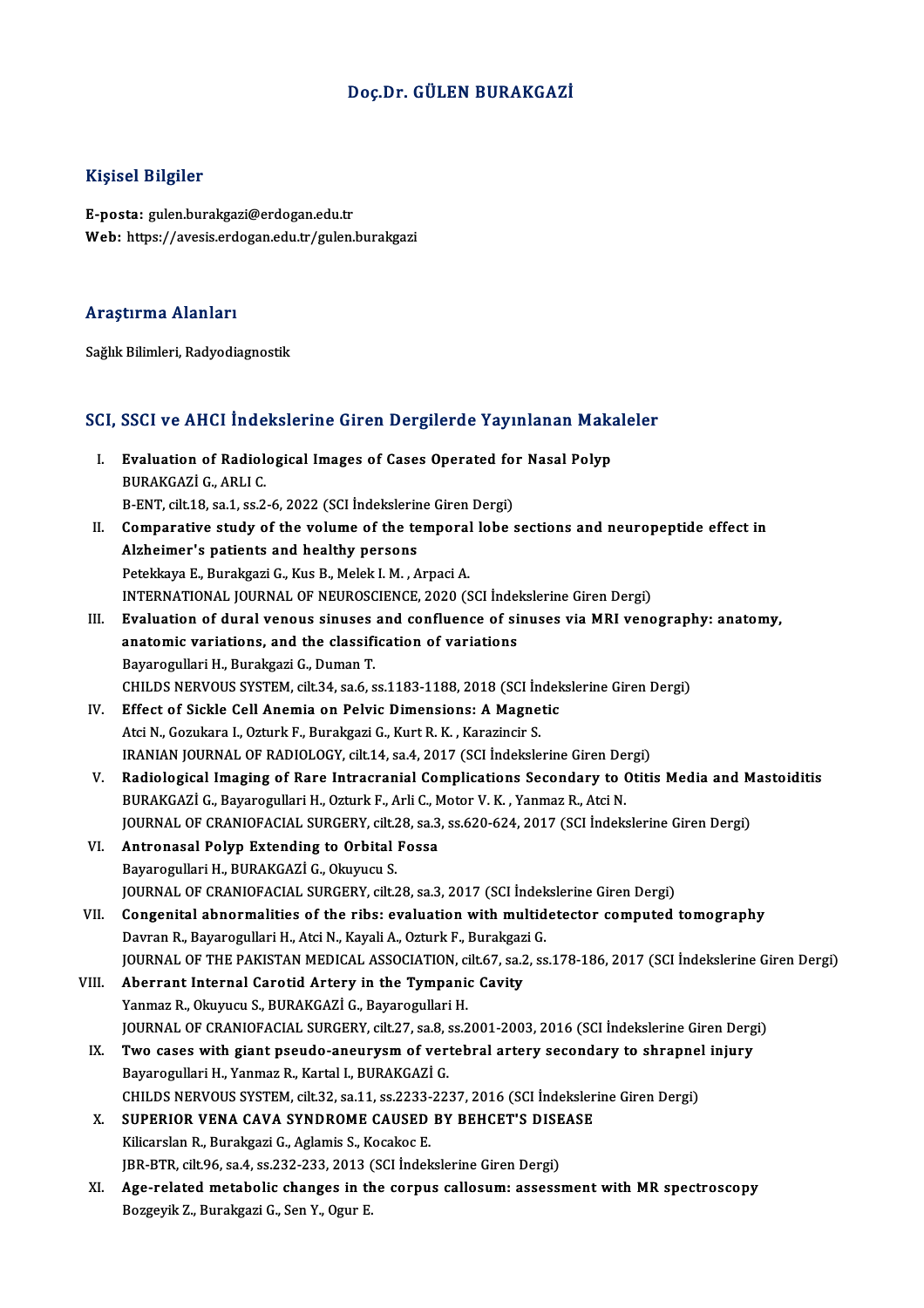### Diğer Dergilerde Yayınlanan Makaleler

- Iger Dergilerde Yayınlanan Makaleler<br>I. An investigation of olfactory bulb and entorhinal cortex volumes in both patients with Alzheimer's<br>disease and bealthy individuals, and a semperative analysis of peuropentides disease and healthy indicatory bulb and entorhinal cortex volumes in both patie<br>disease and healthy individuals, and a comparative analysis of neuropeptides<br>Retakious E. Kantan 7, Ünalmış D. Buraksari G. Kus B. Malak İ. M. An investigation of olfactory bulb and entorhinal cortex volumes in disease and healthy individuals, and a comparative analysis of neuro<br>Petekkaya E., Kaptan Z., Ünalmış D., Burakgazi G., Kuş B., Melek İ.M. , Arpacı A.<br>Med disease and healthy individuals, and a comparative analysis of neuropeptides<br>Petekkaya E., Kaptan Z., Ünalmış D., Burakgazi G., Kuş B., Melek İ. M. , Arpacı A.<br>Medicine Science İnternational Medical Journal, cilt.9, sa.4, Petekkaya E., Kaptan Z., Ünalmış D., Burakgazi G., Kuş B., Melek İ. M. , Arpacı A.<br>Medicine Science İnternational Medical Journal, cilt.9, sa.4, ss.866-871, 2020 (Diğer Kurumların Hake<br>II. A Rare Complication of Frequent S
- Medicine Science İnternational Medical Journal, cilt.9, sa.4, ss.866-871<br>A Rare Complication of Frequent Sphenoid Sinusitis Is Subdu<br>BAYAROĞULLARI H., KARTAL İ., BURAKGAZİ G., YANMAZ R., ARAS M.<br>The Medical Journal of Must A Rare Complication of Frequent Sphenoid Sinusitis Is Subdural Empyema: Case Report<br>BAYAROĞULLARI H., KARTAL İ., BURAKGAZİ G., YANMAZ R., ARAS M.<br>The Medical Journal of Mustafa Kemal University, cilt.9, sa.34, ss.105-108, BAYAROĞI<br>The Medic<br>Dergileri)<br>Promokri The Medical Journal of Mustafa Kemal University, cilt.9, sa.34, ss.105-108, 2018 (Diğer Kurumların Hakemli<br>Dergileri)<br>III. Bromokriptin Direnci Olan Makroprolaktinomalı Bir Hastada Kabergolin Tedavisi ile Oluşan Gebelik:<br>O
- Dergileri)<br><mark>Bromokriptin</mark><br>Olgu Sunumu<br>ÖZSAN VII MAZ Bromokriptin Direnci Olan Makroprolaktinomalı Bir Hastada Ka<br>Olgu Sunumu<br>ÖZSAN YILMAZ M., KARAKAŞ E., eren a., BURAKGAZİ G., üstün i., gökçe c.<br>Fırst Tın Denzisi. 2016 (Dižen Kunumların Hakamli Denzileri).

Olgu Sunumu<br>ÖZSAN YILMAZ M., KARAKAŞ E., eren a., BURAKGAZİ G., üstün i., gökçe c.<br>Fırat Tıp Dergisi, 2016 (Diğer Kurumların Hakemli Dergileri)

- IV. Multidetector Computed Tomography Findings of Craniosynostosis Fırat Tıp Dergisi, 2016 (Diğer Kurumların Hakemli Dergileri)<br><mark>Multidetector Computed Tomography Findings of Craniosynostosis</mark><br>ATCI N., BAYAROĞULLARI H., DÖNER P., KAYALI A., BURAKGAZİ G., ÖZTÜRK KELEŞ F., KARAZİNCİR S.<br>The Multidetector Computed Tomography Findings of Craniosynostosis<br>ATCI N., BAYAROĞULLARI H., DÖNER P., KAYALI A., BURAKGAZİ G., ÖZTÜRK KELEŞ F., KA<br>The Annals of Eurasian Medicine, cilt.4, sa.1, 2016 (Diğer Kurumların Hakemli The Annals of Eurasian Medicine, cilt4, sa.1, 2016 (Diğer Kurumların Hakemli Dergileri)
- V. Thyroid Hemiagenesis Report of Two Cases Turkiye Klinikleri Journal of Case Reports, cilt.23, sa.1, ss.84-86, 2015 (Diğer Kurumların Hakemli Dergileri)
- VI. Gastric metaplasia in gallbladder case report and review of the literature KESİCİ U., KESİCİ S., ZEREN S., TÜRKMEN Ü. A., ÇİMEN M., BURAKGAZİ G. Gastric metaplasia in gallbladder case report and review of the literature<br>KESİCİ U., KESİCİ S., ZEREN S., TÜRKMEN Ü. A. , ÇİMEN M., BURAKGAZİ G.<br>Şişli Etfal Tıp Dergisi, cilt.46, sa.1, ss.3032, 2012 (Diğer Kurumların Hake
- VII. Primary Cyst Hydatid in the Neck; Report of One Case<br>KESICI U., KESICI S., TÜRKMEN Ü. A., ULUSOY H., DUMAN A., BURAKGAZI G., YAVUZ E. Şişli Etfal Tıp Dergisi, cilt.46, sa.1, ss.3032, 2012 (Diğer Kurumların Hakemli Dergileri)<br>Primary Cyst Hydatid in the Neck; Report of One Case<br>KESİCİ U., KESİCİ S., TÜRKMEN Ü. A. , ULUSOY H., DUMAN A., BURAKGAZİ G., YAVUZ Turkish Journal of Parasitology, cilt.35, sa.4, ss.217-219, 2011 (Diğer Kurumların Hakemli Dergileri)

#### Kitap & Kitap Bölümleri

İtap & Kitap Bölümleri<br>I. Maksillofasiyal Travmaların Radyolojik Bulguları<br>RUPAKÇAZİ G. KARAZİNÇİR S b & KRup Bordmicri<br>Maksillofasiyal Travmaların<br>BURAKGAZİ G., KARAZİNCİR S. Maksillofasiyal Travmaların Radyolojik Bulguları<br>BURAKGAZİ G., KARAZİNCİR S.<br>ürkiye Klinikleri Ağız Diş ve Çene Cerrahisi - Özel Konular -Maksillofasiyal Travmalar, Rezzan GÜNER, Hikmet<br>AKÇÜL, Fditör, türkiye klinikleri 98 BURAKGAZİ G., KARAZİNCİR S.<br>ürkiye Klinikleri Ağız Diş ve Çene Cerrahisi - Öze<br>AKGÜL, Editör, türkiye klinikleri, ss.22-27, 2018

## AKGÜL, Editör, türkiye klinikleri, ss.22-27, 2018<br>Hakemli Kongre / Sempozyum Bildiri Kitaplarında Yer Alan Yayınlar

akemli Kongre / Sempozyum Bildiri Kitaplarında Yer Alan Yayınlar<br>I. Orak Hücreli Anemi Hastalarında S100B Proteini ve Aşikar veya Sessiz Enfarktlar Arasındaki İlişkinin<br>İncelenmesi omn rengr<br>Orak Hücrel<br>İncelenmesi<br>İLHAN G. ÖZC Orak Hücreli Anemi Hastalarında S100B Proteini ve Aşikar vey<br>İncelenmesi<br>İLHAN G., ÖZCAN O., BURAKGAZİ G., gönül o., SARIFAKIOĞULLARI A. S.<br>44 Hlucel Hematoleji Kongresi Türkiye, 31 Fkim, 93 Kesum 2019

İncelenmesi<br>İLHAN G., ÖZCAN O., BURAKGAZİ G., gönül o., SARIFAKIOĞULLARI<br>44. Ulusal Hematoloji Kongresi, Türkiye, 31 Ekim - 03 Kasım 2018<br>NEUROIMACINC MANIEESTATIONS OE BEHCET'S DISEASE.

ILHAN G., ÖZCAN O., BURAKGAZİ G., gönül o., SARIFAKIOĞULLARI A. S.<br>44. Ulusal Hematoloji Kongresi, Türkiye, 31 Ekim - 03 Kasım 2018<br>II. NEUROIMAGING MANIFESTATIONS OF BEHCET'S DISEASE: A RETROSPECTIVE STUDY FROM EASTERN<br>ME 44. Ulusal Hematoloji Kongresi, Türkiye, 31 Ekim - 03 Kasım 2018<br>NEUROIMAGING MANIFESTATIONS OF BEHCET'S DISEASE:<br>MEDITERRANEAN OF TURKEY<br>BURAKGAZI G.. DUMAN F. NEUROIMAGING MANIF<br>MEDITERRANEAN OF T<br>BURAKGAZİ G., DUMAN F.<br>26th International Sumnes

26th International Symposium on Morphological Sciences, Prag, Çek Cumhuriyeti, 5 - 07 Temmuz 2018

BURAKGAZİ G., DUMAN F.<br>26th International Symposium on Morphological Sciences, Prag, Çek Cumhuriyeti, 5 - 07 Temmuz 2018<br>III. Psoriasis vulgaris hastalarında serum anjiopoietin-like protein 2 düzeyi ile karotis intima 26th International Symposium on Morpholog<br>Psoriasis <mark>vulgaris hastalarında serum a</mark><br>kalınlığının ilişkisinin değerlendirilmesi